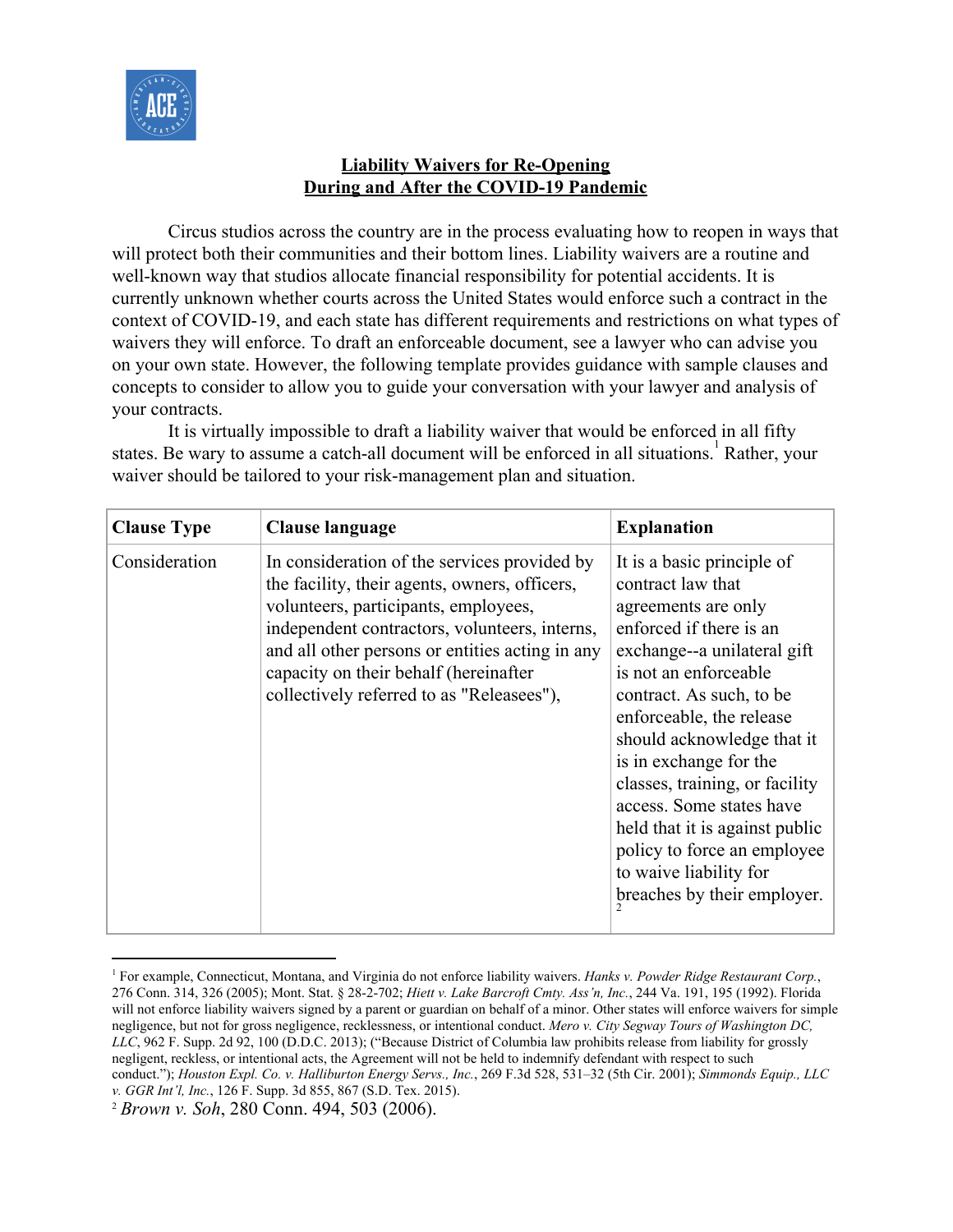

| Representations                            | I represent that I am in good health and have<br>had no known exposure to COVID-19 and<br>no symptoms of COVID-19, including<br>[FILL IN SYMPTOMS], for 14 days prior to<br>attending the facility. I acknowledge that if I<br>believe I have had any exposure to<br>COVID-19, I will immediately cease<br>attendance at the facility until I can again<br>warrant that I have had no known exposure<br>for the 14 day period and alert the facility if I<br>have been on the premises since my<br>exposure.              | You could incorporate what<br>promises you want the<br>students to make in return.<br>This could be used to show<br>you took due care to<br>mitigate the risk of<br>community members<br>coming in with known<br>exposures and ensure that<br>your students are aware and<br>responsible for the portions<br>of safety that rely on their<br>care.    |
|--------------------------------------------|---------------------------------------------------------------------------------------------------------------------------------------------------------------------------------------------------------------------------------------------------------------------------------------------------------------------------------------------------------------------------------------------------------------------------------------------------------------------------------------------------------------------------|-------------------------------------------------------------------------------------------------------------------------------------------------------------------------------------------------------------------------------------------------------------------------------------------------------------------------------------------------------|
| Promises to abide<br>by new<br>precautions | The facility is making its best efforts to<br>reduce the risk of transmission of<br>COVID-19. But the safety of the community<br>is in the hands of every one of us. I expressly<br>agree and promise to abide by the safety<br>precautions [AS FOLLOWS: ___ or<br>CONTAINED IN:                                                                                                                                                                                                                                          | By promising to comply<br>with your safety protocols,<br>you may be able to show<br>you used reasonable care<br>and hold a student<br>responsible if they are not<br>using due care. Most states<br>have a doctrine that shifts<br>liability if the person suing<br>was not using due<br>care--known as<br>comparative or contributory<br>negligence. |
| Clear and<br>unambiguous Risk              | I am aware that training during and after the<br>COVID-19 pandemic involves certain<br>inherent risks, dangers and hazards, which<br>can result in serious infection, personal<br>injury or death. I further acknowledge,<br>understand, appreciate, and agree that my<br>participation may result in possible exposure<br>to and illness from COVID-19. While<br>protocols and personal discipline may reduce<br>this risk, the risk of serious injury, illness,<br>and even death is not possible to fully<br>mitigate. | Many states require that for<br>a liability waiver to be<br>enforced, the waiver must<br>be clear and unambiguous.<br>One component of this is<br>clearly identifying the risks<br>in question—in this case,<br>the risk of contracting<br>COVID-19.                                                                                                  |
| Assumption of<br>risk                      | I hereby freely agree, to assume and accept<br>all known and unknown risks of exposure to<br>COVID-19, even arising from the negligence                                                                                                                                                                                                                                                                                                                                                                                   | As a general principle on<br>law, when a person knows<br>of the risk of an activity,                                                                                                                                                                                                                                                                  |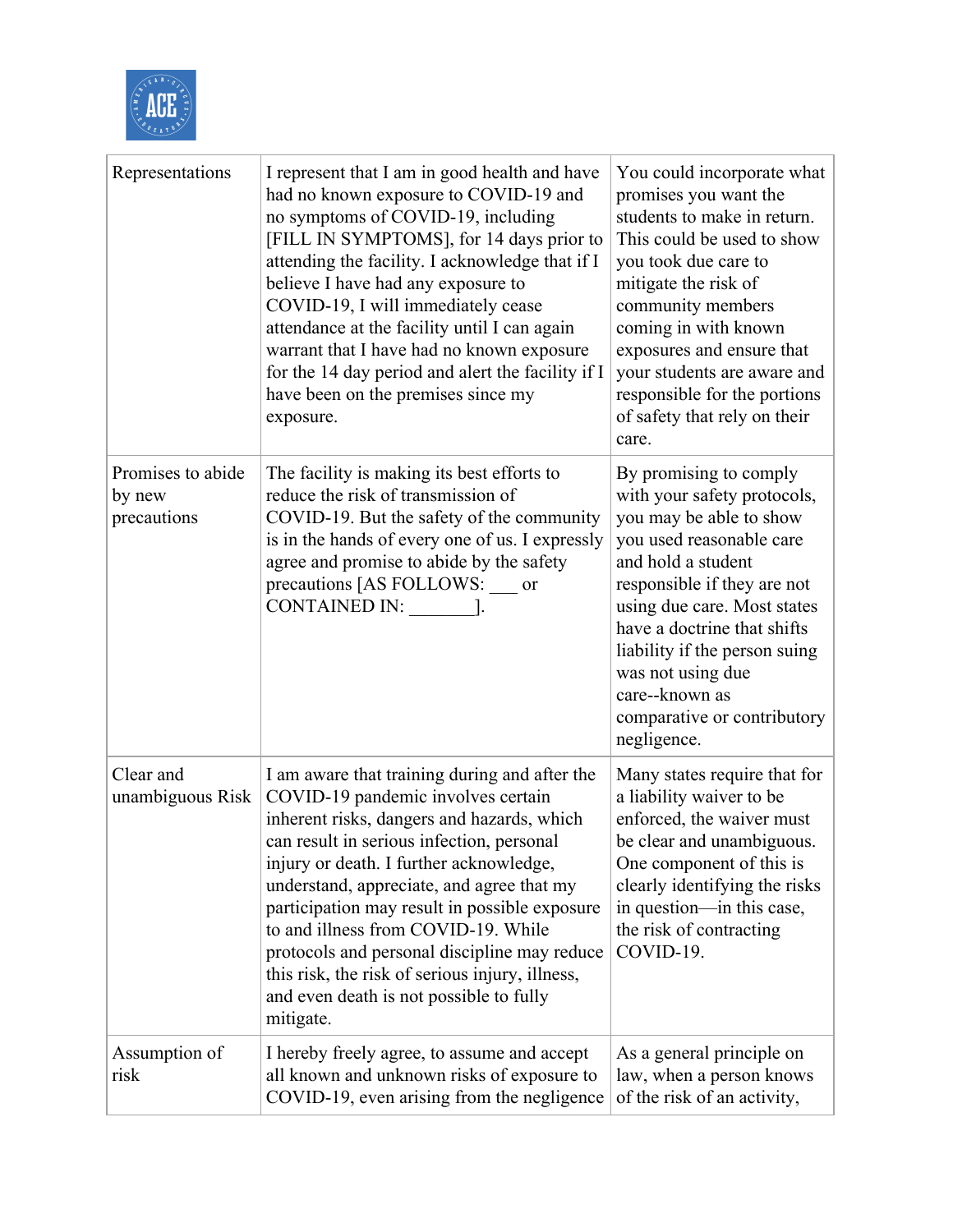

|                                     | of the releasees or others and assume full<br>responsibility for my participation. I further<br>recognize and acknowledge that the risks<br>inherent in training can be greatly reduced<br>by:<br>[Fill out or reference the other<br>documents/procedures you have distributed]                                                                                                                                                                                                                                                                                                                                                                | that person accepts<br>the risk when voluntarily<br>engaging in the pursuit.<br>Therefore, that person<br>cannot sue for damages<br>based upon injuries which<br>arise from the given<br>activity. By acknowledging<br>the known risks, your<br>students can be shown to<br>have voluntarily accepted<br>the risks you cannot<br>mitigate.                                                                                                            |
|-------------------------------------|-------------------------------------------------------------------------------------------------------------------------------------------------------------------------------------------------------------------------------------------------------------------------------------------------------------------------------------------------------------------------------------------------------------------------------------------------------------------------------------------------------------------------------------------------------------------------------------------------------------------------------------------------|-------------------------------------------------------------------------------------------------------------------------------------------------------------------------------------------------------------------------------------------------------------------------------------------------------------------------------------------------------------------------------------------------------------------------------------------------------|
| Clear and<br>unambiguous<br>release | I hereby waive, release, and discharge all<br>claims that I have or may have in the future,<br>and covenant not to sue your business, its<br>administrators, directors, agents, officers,<br>volunteers, employees, contractors, other<br>participants, any sponsors, advertisers,<br>owners, and lessora of the premises on<br>which the activity takes place (each<br>considered one of the "releasees" herein)<br>from all liability, claims, demands, losses,<br>damages, on my account caused or alleged to<br>be caused in whole or in part by the<br>negligence of the releasees or otherwise,<br>including negligent rescue operations. | Some courts limit the<br>enforcement of exculpatory<br>contracts to instances where<br>such agreements were<br>unambiguous and the<br>intention to be relieved<br>from liability was clear,<br>unequivocal and so<br>understandable that an<br>ordinary and<br>knowledgeable person<br>would know what he or she<br>is contracting away. Some<br>require an express<br>statement it releases a party<br>from liability for its own<br>negligent acts. |
| Indemnification<br>agreement        | I further agree that if, despite this release,<br>waiver of liability, and assumption of risk, I<br>or anyone on my behalf makes a claim<br>against any of the releasees, I will<br>indemnify, defend, and hold harmless each<br>of the releasees from any loss, liability,<br>damage, or cost, including attorneys' fees,<br>which any of the aforementioned may incur<br>as a result of such a claim.                                                                                                                                                                                                                                         | In the event that a waiver is<br>not enforced, or fees are<br>incurred in enforcing it, an<br>indemnity clause shifts the<br>liability to the party signing<br>your agreement for bringing<br>the claim.                                                                                                                                                                                                                                              |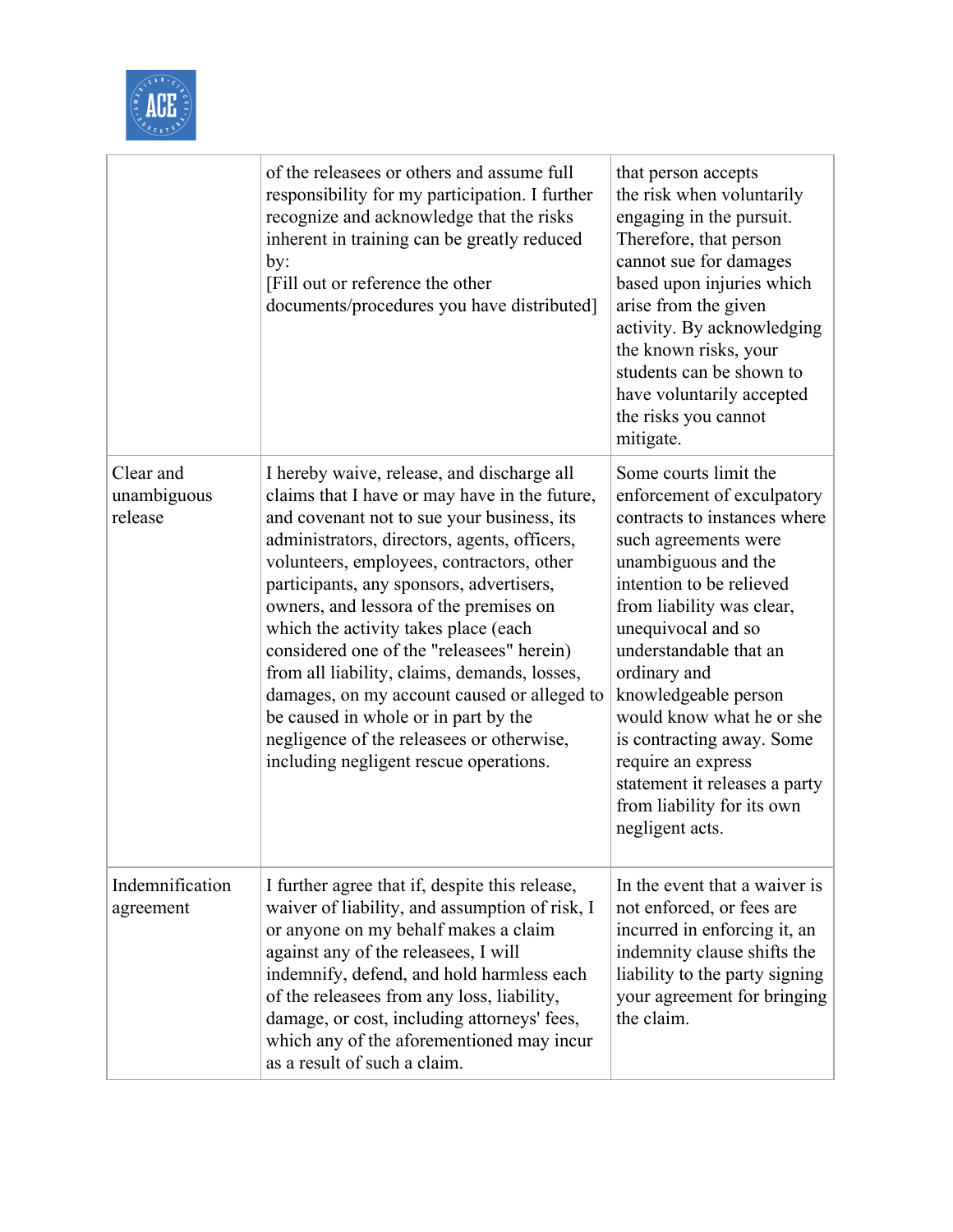

| As-is clause                        | I accept for use as-is the equipment to be<br>used in activities governed by this<br>agreement.                                                                                                                                                                                                                                                                                                                                                                                                                                                                                                                                                               | In some states, as-is clauses<br>can provide protection for<br>claims regarding the<br>condition of property. They<br>generally mean the user is<br>accepting the property in its<br>present state or condition.<br>It's unknown if states who<br>enforce as-is clauses would<br>apply it to COVID-19<br>exposure on the property,<br>but having the clause could<br>be useful in some<br>jurisdictions.                                                                                                                                                                                                                                                                               |
|-------------------------------------|---------------------------------------------------------------------------------------------------------------------------------------------------------------------------------------------------------------------------------------------------------------------------------------------------------------------------------------------------------------------------------------------------------------------------------------------------------------------------------------------------------------------------------------------------------------------------------------------------------------------------------------------------------------|----------------------------------------------------------------------------------------------------------------------------------------------------------------------------------------------------------------------------------------------------------------------------------------------------------------------------------------------------------------------------------------------------------------------------------------------------------------------------------------------------------------------------------------------------------------------------------------------------------------------------------------------------------------------------------------|
| Acknowledgement<br>of Understanding | I have read this Agreement and I fully<br>understand its terms. I understand that I am<br>giving up substantial rights, including my<br>right to sue the facility and its staff for<br>injuries resulting from the inherent risks of<br>training during and after the COVID-19<br>pandemic, and the ordinary negligence of the<br>facility and staff. I further acknowledge that<br>I am signing this agreement freely and<br>voluntarily, without inducement or assurance<br>of any nature, and intend my signature to be<br>a complete and unconditional release of all<br>liability to the greatest extent allowed by the<br>laws of the state of [STATE.] | Although contract law<br>generally holds people to<br>the agreements they sign,<br>regardless of having read it,<br>a waiver is a <i>voluntary</i><br>relenquishment of a known<br>right. A clause such as this<br>can in some states<br>contribute to showing it is a<br>"clear and unambiguous"<br>release. States generally<br>strictly construe contract<br>against the drafter. Some<br>states also hold waivers to a<br>rigorous standard, requiring<br>a showing that the<br>agreement was fairly and<br>honestly negotiated and<br>understandingly entered<br>into. Natchez Reg'l Med.<br>Ctr. v. Quorum Health Res.,<br>LLC, 879 F. Supp. 2d 556,<br>562–63 (S.D. Miss. 2012) |
| Parental consent -<br>option        | I, hereby covenant and promise that I am the<br>minor's parent and/or legal guardian, and on<br>behalf of myself and the minor, understand<br>the nature of the above referenced activities                                                                                                                                                                                                                                                                                                                                                                                                                                                                   | The state of Florida does<br>not generally allow parents<br>to waive liability on behalf<br>of minors. Other states will                                                                                                                                                                                                                                                                                                                                                                                                                                                                                                                                                               |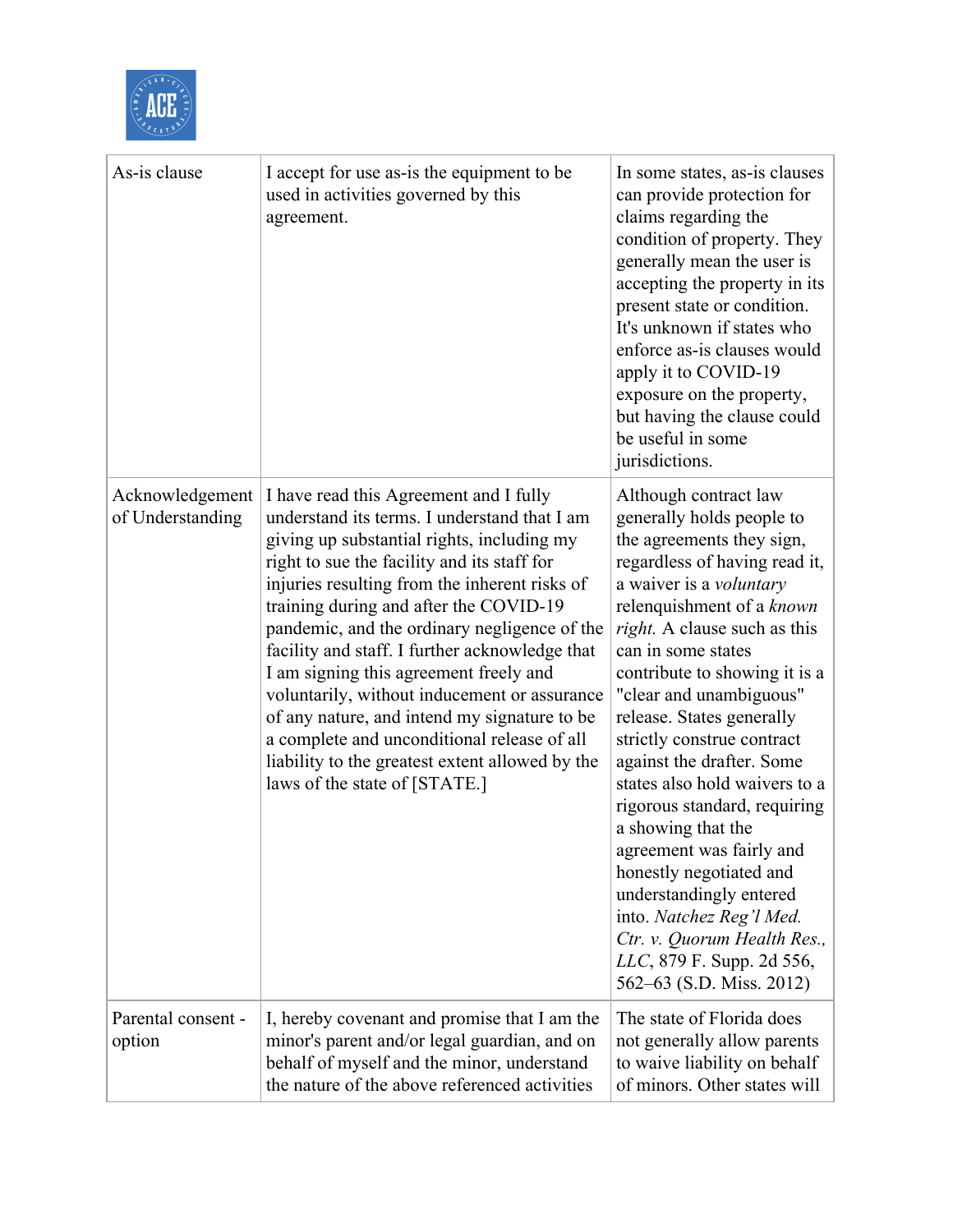

|                                                                                | and the minor's health, experience, and<br>capabilities and believe the minor to be able<br>to participate in such activity safely. I<br>understand the risk of exposure to injury<br>and/or infectious diseases including<br>COVID-19, for myself and my child, as a<br>participant, spectator, classes, and/or<br>presence at the facility. I hereby waive,<br>release, discharge, and covenant not to sue,<br>and agree to defend, indemnify, and hold<br>harmless each of the releasees from all<br>liability, claims, demands, losses or damages<br>on the minor's or my account which were<br>caused or alleged to be cause in whole or in<br>part by the negligence of the releasees or<br>otherwise, including but not limited to<br>injury, negligent rescue operations, and/or<br>exposure to infectious diseases and I further<br>agree that if, despite this release, I, the<br>minor, or anyone else on the minor's behalf<br>makes a claim against any of the above<br>releasees, I will defend, indemnify, and hole<br>harmless each of the releasees from any<br>litigation expenses, attorneys' fees, loss<br>liability, damage, or cost which any releasee<br>may incur as the result of any such claim. | examine the clause with<br>strict scrutiny. In any event,<br>a separate clause may be<br>needed to waive liability on<br>behalf of another. The same<br>could apply to adults who<br>are under legal<br>guardianship or are<br>otherwise unable to legally<br>contract. |
|--------------------------------------------------------------------------------|----------------------------------------------------------------------------------------------------------------------------------------------------------------------------------------------------------------------------------------------------------------------------------------------------------------------------------------------------------------------------------------------------------------------------------------------------------------------------------------------------------------------------------------------------------------------------------------------------------------------------------------------------------------------------------------------------------------------------------------------------------------------------------------------------------------------------------------------------------------------------------------------------------------------------------------------------------------------------------------------------------------------------------------------------------------------------------------------------------------------------------------------------------------------------------------------------------------------------|-------------------------------------------------------------------------------------------------------------------------------------------------------------------------------------------------------------------------------------------------------------------------|
| Parental consent -<br>option                                                   | In consideration of<br>(print minor's name) ("Minor") being<br>permitted by the facility to participate in its<br>activities and to use its equipment and<br>facilities, I further agree to indemnify and<br>hold harmless the facility from any and all<br>claims which are brought by, or on behalf of<br>Minor, and which are in any way connected<br>with such use or participation by Minor.                                                                                                                                                                                                                                                                                                                                                                                                                                                                                                                                                                                                                                                                                                                                                                                                                          | If you intend to use the<br>same agreement for minors<br>and adults, in some states it<br>could work to have just one<br>clause acknowledging the<br>parent is signing on the<br>minor's behalf with<br>indemnification by the<br>parent or guardian.                   |
| Forum selection,<br>consent to<br>jurisdiction, and<br>choice of law<br>clause | Governing Law, forum, and consent to<br>jurisdiction. This Agreement, and all claims<br>or causes of action (whether in contract,<br>tort <i>or statute</i> ) that may be based upon, arise<br>out of or relate to this Agreement, or the                                                                                                                                                                                                                                                                                                                                                                                                                                                                                                                                                                                                                                                                                                                                                                                                                                                                                                                                                                                  | A "choice of law" provision<br>insures that the law of a<br>designated jurisdiction will<br>govern the dispute<br>regardless of where the                                                                                                                               |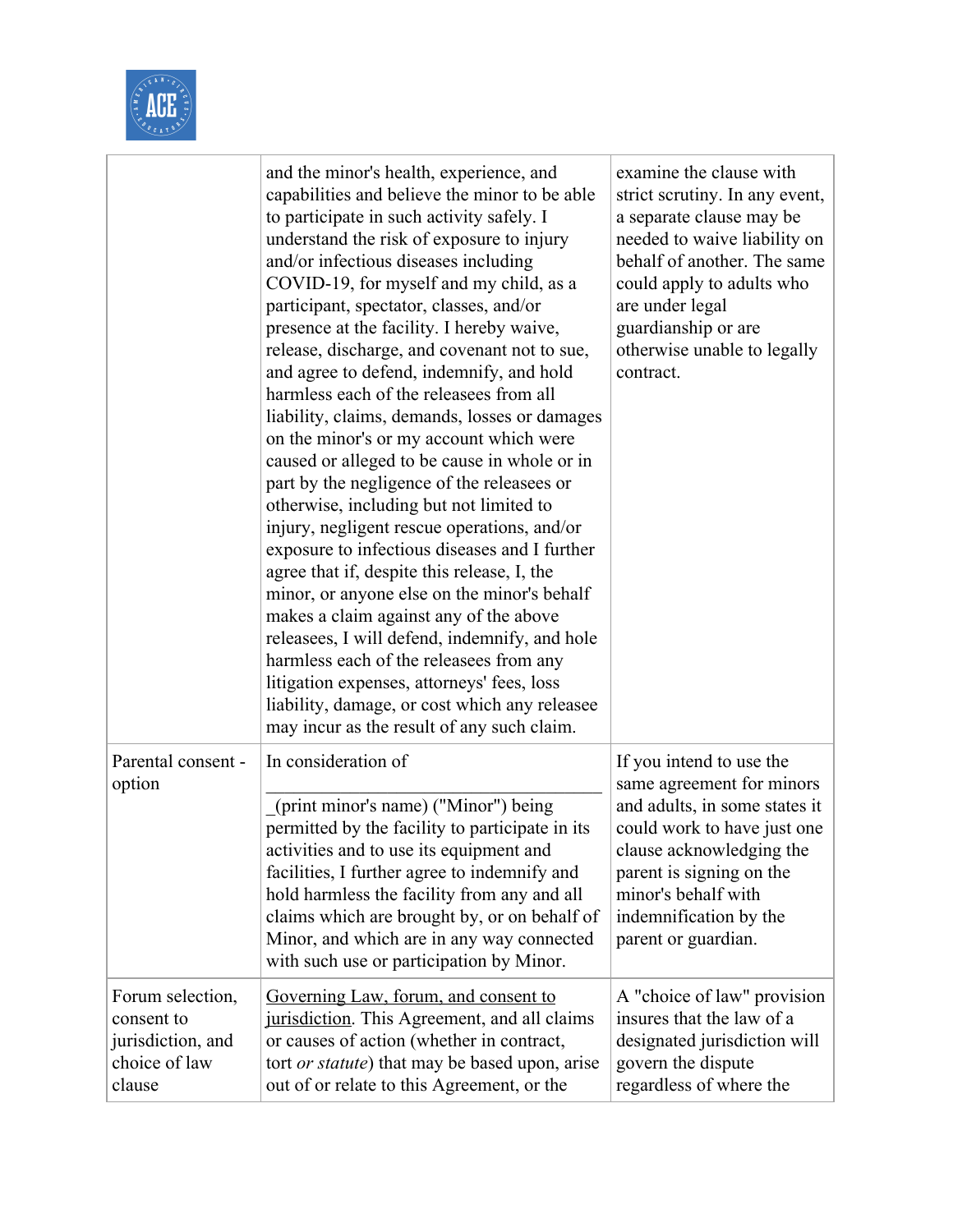

|                                      | negotiation, execution or performance of this<br>Agreement (including any claim or cause of<br>action based upon, arising out of or related<br>to any representation or warranty made in or<br>in connection with this Agreement or as an<br>inducement to enter into this Agreement),<br>shall be governed by, and enforced in<br><i>accordance with</i> , the internal laws of the<br>State of [ ], including its statutes of<br>limitations and without regard to its choice<br>of law principles. The undersigned herein<br>irrevocably consents to the jurisdiction of the<br>courts in [ ], which shall be the sole<br>forum for the resolution of any disputes that<br>arise out of or relate to the parties'<br>relationship. | dispute is adjudicated. A<br>"forum or venue selection"<br>clause is a different sort of<br>provision that sets the<br>particular state or court<br>where adjudication will be<br>addressed. A consent to<br>jurisdiction clause prevents<br>a party from objecting that<br>a chosen venue does not<br>have personal jurisdiction<br>over them.                                                                                                                                                                                                                                                                                                                                                                                               |
|--------------------------------------|---------------------------------------------------------------------------------------------------------------------------------------------------------------------------------------------------------------------------------------------------------------------------------------------------------------------------------------------------------------------------------------------------------------------------------------------------------------------------------------------------------------------------------------------------------------------------------------------------------------------------------------------------------------------------------------------------------------------------------------|-----------------------------------------------------------------------------------------------------------------------------------------------------------------------------------------------------------------------------------------------------------------------------------------------------------------------------------------------------------------------------------------------------------------------------------------------------------------------------------------------------------------------------------------------------------------------------------------------------------------------------------------------------------------------------------------------------------------------------------------------|
| Merger clause,<br>Integration clause | The parties intend this statement of their<br>agreement to constitute the complete,<br>exclusive, and fully integrated statement of<br>their agreement. As such, it is the sole<br>expression of their agreement, and [they are<br>not bound by any other agreements of<br>whatsoever kind or nature]/[the other<br>agreements entered by the parties are<br>incorporated here by reference and consist of                                                                                                                                                                                                                                                                                                                            | An integration clause is a<br>provision in a contract that<br>states that the contract<br>contains the complete and<br>final agreement between the<br>parties and supersedes any<br>other oral or written<br>agreements between the<br>parties on the same subject<br>matter. In some states, it<br>can help prevent an<br>argument that the contract<br>was modified by oral<br>statements or<br>representations before the<br>agreement was entered into.<br>It is important to consider if<br>you have other agreements<br>besides the current waiver,<br>and incorporate those here<br>so that they are not<br>superseded but you<br>nonetheless prevent the<br>argument that the studio<br>agent or staff told the<br>student they meant |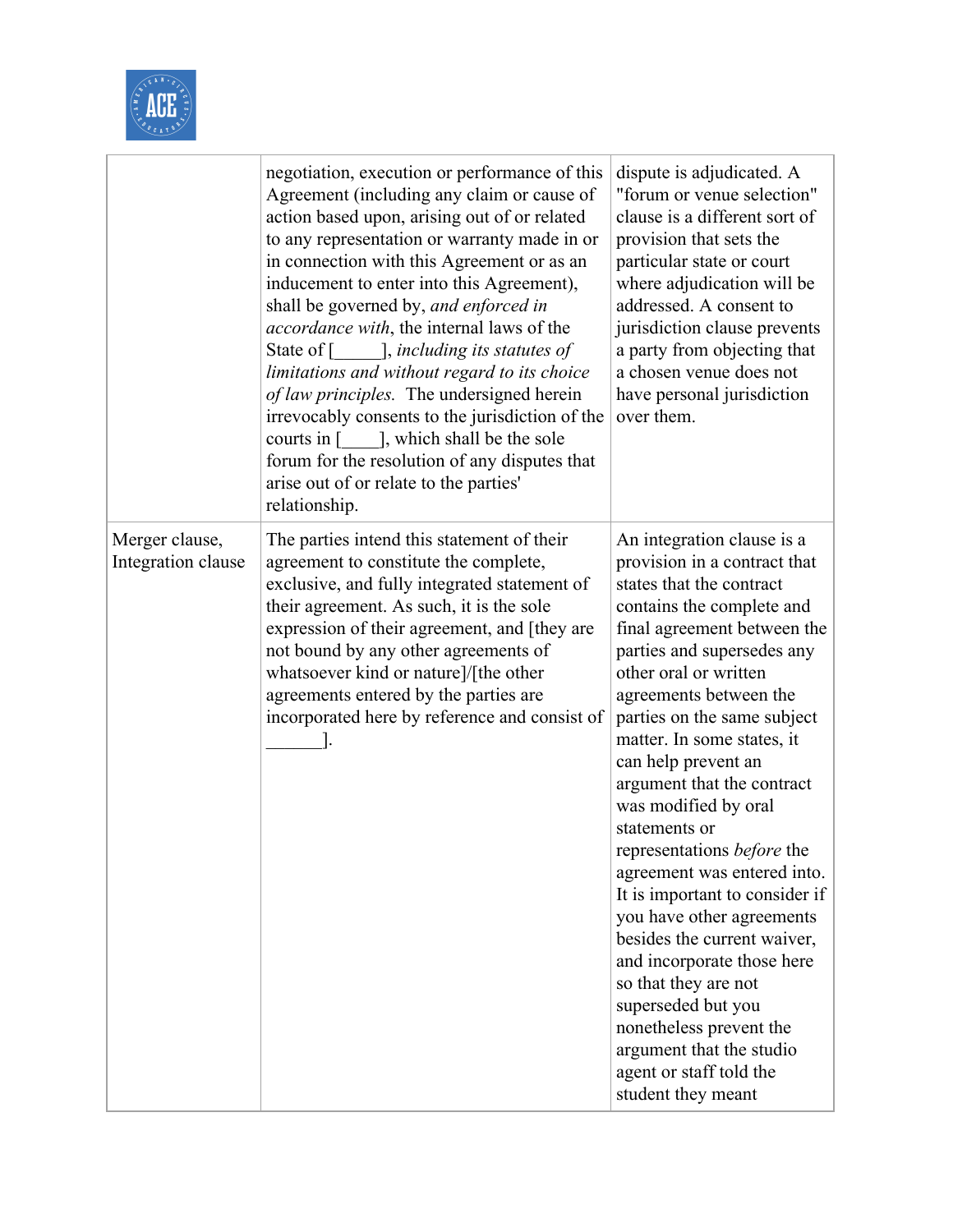

|                                   |                                                                                                                                                                                                                                                                                                                                                            | something other than what<br>is written.                                                                                                                                                                                                                                                                                                                                                                                                                                                                                            |
|-----------------------------------|------------------------------------------------------------------------------------------------------------------------------------------------------------------------------------------------------------------------------------------------------------------------------------------------------------------------------------------------------------|-------------------------------------------------------------------------------------------------------------------------------------------------------------------------------------------------------------------------------------------------------------------------------------------------------------------------------------------------------------------------------------------------------------------------------------------------------------------------------------------------------------------------------------|
| No oral<br>modification<br>clause | This Agreement may not be changed orally,<br>and no modification, amendment or waiver<br>of any provision contained in this<br>Agreement, or any future representation,<br>promise or condition in connection with the<br>subject matter of this Agreement shall be<br>binding upon any party hereto unless made<br>in writing and signed by both parties. | In order to prevent the<br>argument that the contract<br>was modified by oral<br>statements <i>after</i> the contract<br>was entered, some states<br>recognize no-oral<br>modification clauses.                                                                                                                                                                                                                                                                                                                                     |
| No strike-outs                    | In order to participate in classes or other<br>events at the facility, the undersigned<br>accepts the entire agreement. No written<br>modification or strike-out of the originally<br>typed agreement shall be effective unless<br>signed by both parties.                                                                                                 | While the savvy student<br>may think they can cross<br>out the portions of the<br>waiver they don't like, and<br>your front desk staff may<br>not be comfortable<br>confronting them with the<br>choice to sign the full<br>agreement, it could be<br>useful to have a clause<br>requiring studio consent to<br>the modification. While that<br>would not keep the student<br>from modifying the<br>agreement before entering<br>it, in some courts, it could<br>allow the full agreement to<br>be enforced against the<br>student. |
| Severability                      | I agree that if any portion of this Agreement<br>is held to be invalid, that portion shall be<br>severable, and the remaining agreement shall<br>continue to have full force and effect.                                                                                                                                                                   | A severability clause in a<br>contract, when enforced,<br>allows certain parts to<br>remain in effect even if<br>others are illegal or<br>unenforceable. Since states<br>often hold that waivers or<br>clauses are not enforceable,<br>a severability clause could<br>keep the remainder of the<br>agreement from being<br>thrown out.                                                                                                                                                                                              |